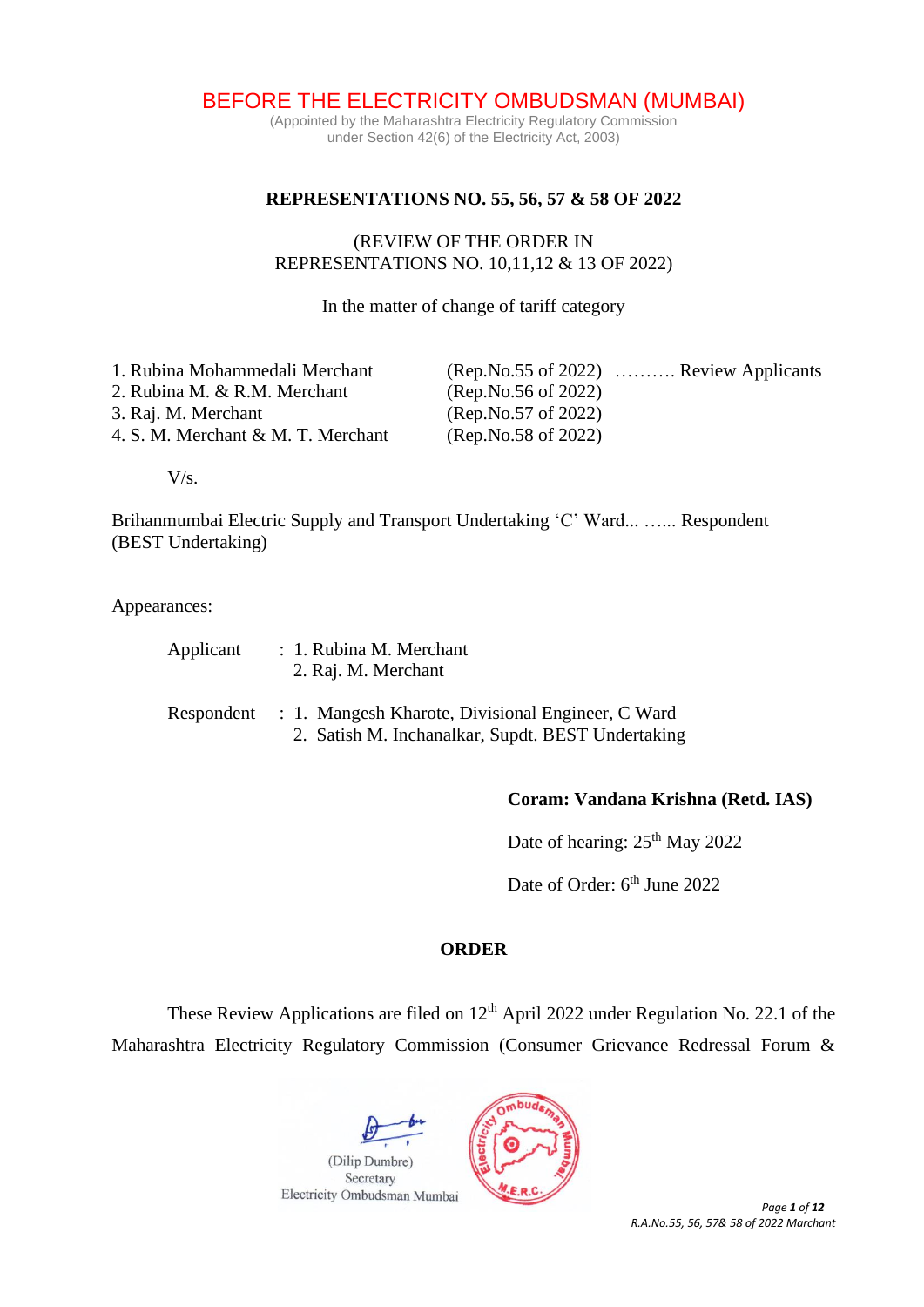Electricity Ombudsman) Regulations, 2020 (CGRF & EO Regulations 2020) for review of the Order dated  $5<sup>th</sup>$  April 2022 in Representations No.10,11,12 and 13 of 2022 passed by the Electricity Ombudsman (Mumbai).

2. The Electricity Ombudsman, Mumbai, by its common order dated 05.04.2022 has rejected the Representations No. 10,11,12 and 13 of 2022.

3. Aggrieved by the common order, the Applicants have filed these Review Applications by letters dated 12.04.2022, stating in brief as under: -

- (i) There are some mistakes or error in the order apparent from the face of record which are as below.
- (ii) The Applicants assume that the Electricity Ombudsman is not aware that inspection on 24.03.2022 was never carried out by the Respondent. The Hon'ble Electricity Ombudsman has relied on the inspection report of 24.03.2022 and passed the order. It was noted that the inspection report dated 24.03.2022 was submitted to the office of the Electricity Ombudsman by the Respondent on 30.03 2022 which was after the hearing on 29.03.2022. Since the report was submitted after the hearing before the Hon'ble Electricity Ombudsman, the Applicants assume that it was with malicious intent. The inspection was carried out by the Respondent only on 31.03.2022 as per directions.
- (iii) The Applicants reside at  $4<sup>th</sup>$  Floor of Shirin Manzil, S.P. Road, Chira Bazar, Mumbai. They have one vacant flat on  $1<sup>st</sup>$  floor, one vacant flat on  $2<sup>nd</sup>$  floor and two vacant flats on 3<sup>rd</sup> floor. All these vacant flats are let out on rent on Leave and License Agreement as per Maharashtra Rent Control Act, but the Respondent had considered the flats as being used as hostel and changed the tariff category from LT-I (B) Residential to LT IV (B): Public Services and Others. However, their flats come under the category of Private Residential Premises and not category of Public Services and Others.

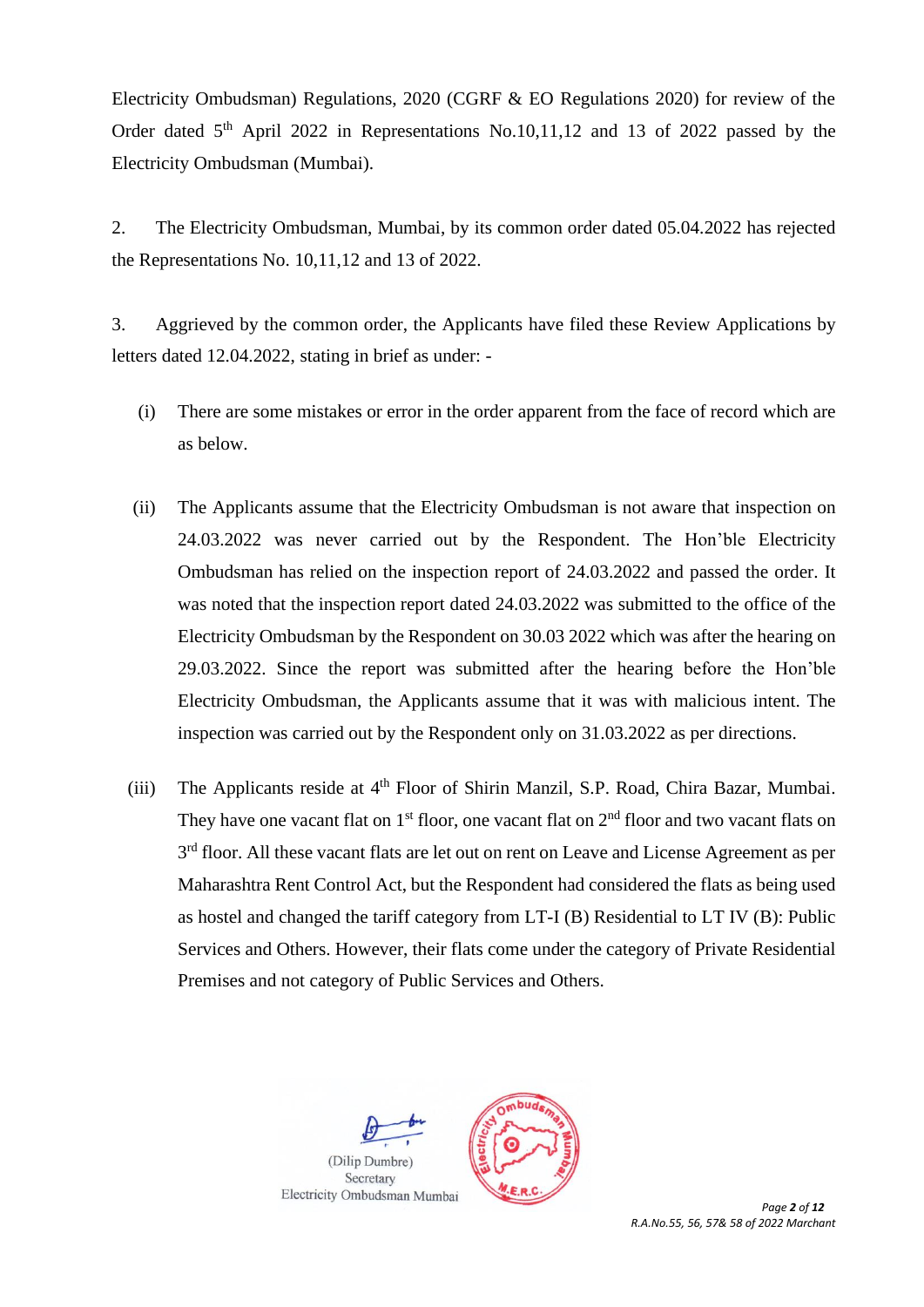(iv) The Hon'ble Electricity Ombudsman in order dated 05.04.2022 stated in the Analysis and Ruling that the Applicants reside on the  $4<sup>th</sup>$  floor of the same building and the  $1<sup>st</sup>$ ,  $2<sup>nd</sup>$ & 3<sup>rd</sup> floors of the building are given on Paying Guest (PG) basis. The Section 5(6-A) of the Bombay Rent Act defines-

> Paying Guest: Paying Guest: a person not being a member of the family, who is given a part of the premises in which the licensor resides, on license.

> The Maharashtra Act No XVII of 1973 introduced Section 5(4-A) in the Act which defines

 Licensee: a person who is in occupation of the premises……...under a subsisting agreement of license.

This definition has the following elements: -

- (a) He is not the member of the family.
- (b) He is given a part of the premises
- (c) Licensor resides in the remaining part of the premises
- (d) He is "given" a part of the premises on license.
- (v) Hence as per definition of "Licensee and Paying Guest" their premises are not being used as a paying guest since the licensees reside in Flat No. 101 of 1st floor, Flat No. 201 of 2<sup>nd</sup> floor and Flat No. 301 and Flat No 302 of third floor. The licensors reside on 4<sup>th</sup> floor which cannot be considered as same premises as flats on  $1<sup>st</sup>$  floor,  $2<sup>nd</sup>$  floor, and  $3<sup>rd</sup>$  floor. The vacant flats of the Applicants are not given for paying guest purpose as stated in the order.
- (vi) The Applicants referred the Judgement of the Supreme Court of India dated 03.12.2002 in Appeal (Civil) 4659 of 1997 in case of Feroze Dhotivala V/s P.M. Wadhawani & Ors., for support of their say and clarification of Paying Guest concept. The relevant portion of the Judgment is reproduced as below:

*"It was argued for the Applicant that even if the words "premises, in which*

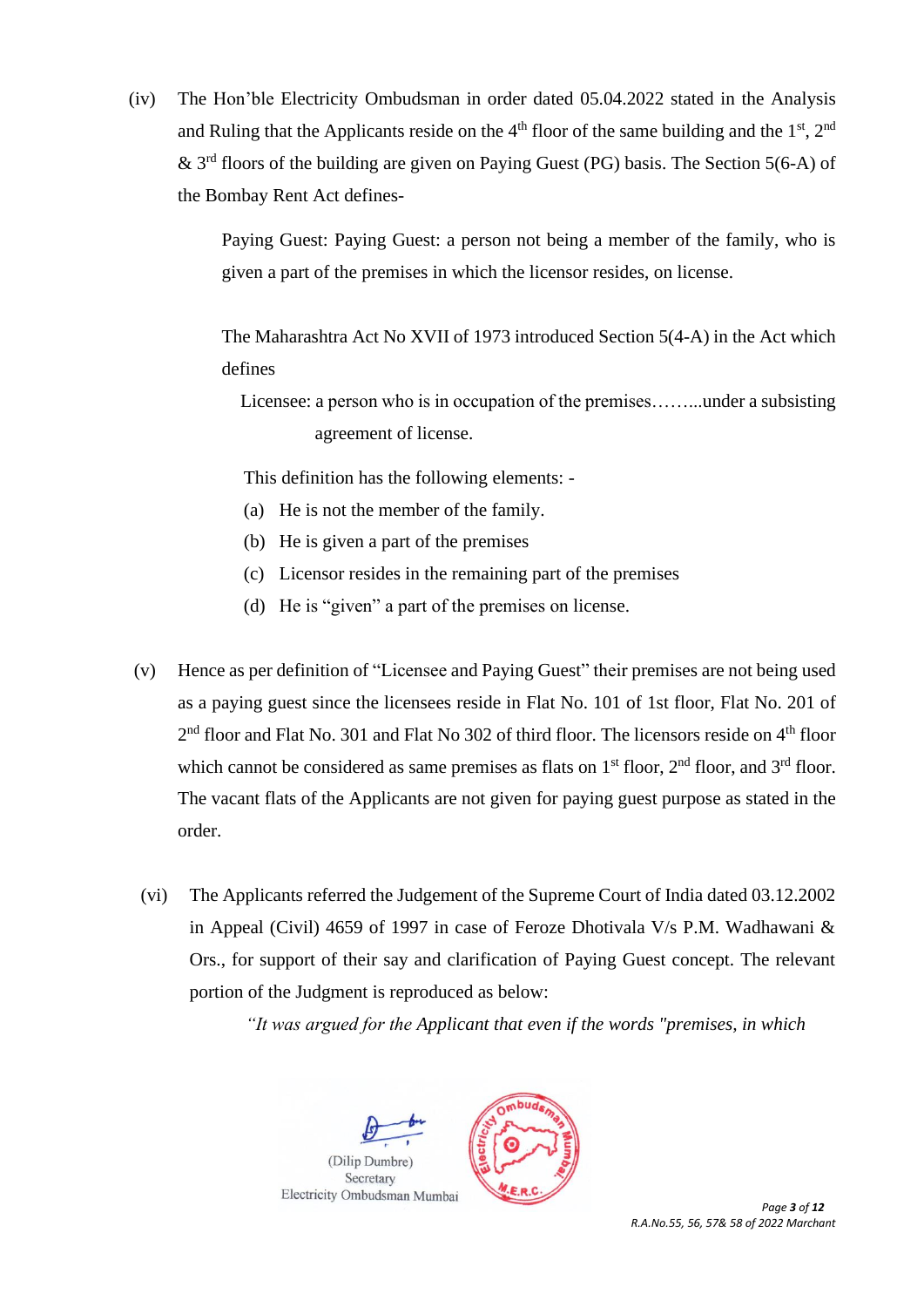*the licensor resides" "would not mean the very room, still the licensor must be using the remaining part of the premises for actual residence and that in this case the remaining portion of the ground floor was not so occupied for residence because the owner was living in the first floor. In our view this contention cannot be accepted. If the ground floor and the first floor of this building are to be treated as "premises" then the occupation of the owner of the first floor for "residence" would satisfy the requirement of Section 5 (6-A)."* 

*…………………………………………………..*

*"No such compelling reason has been indicated to us by reason of which some more ingredients may be read in the term "paying guest", other than which simply flow from the definition as provided. In the case in hand the definition of the word 'paying guest' begins with "it means". It is to be read and understood in the manner defined. There would be no justification to expand or to further restrict it by including or super-imposing some ingredients or elements which otherwise do not admit of such inclusion and to give a different colour and meaning to the defined word. A person answering the description of 'paying guest' in accordance with Section 5(6A) of the Act is to be treated as such without requiring fulfilment of any other condition.".*

……………. ……………. ……………… ……………. …………….

*"The Applicant has acquired the status of a deemed tenant under Section 15-A or not will be dependent upon the fact as to whether he is to be treated as a 'licensee' or a 'paying guest'.*

*The three ingredients of the expression 'paying guest,' as defined, have been indicated above. If the three conditions are fulfilled i.e. the person concerned is not a member of the family; but has been given a part of the premises in which the licensor resides, under the law, it would mean that such a person is a paying guest. Nothing more is required or envisaged in the meaning of the word 'paying guest.' The trial court and the Applicant court have imported the ingredients of a unity of a residence in the premises with the licensor and dominion and superior kind of possession of the licensor over the subordinate nature of occupation of a paying guest."*

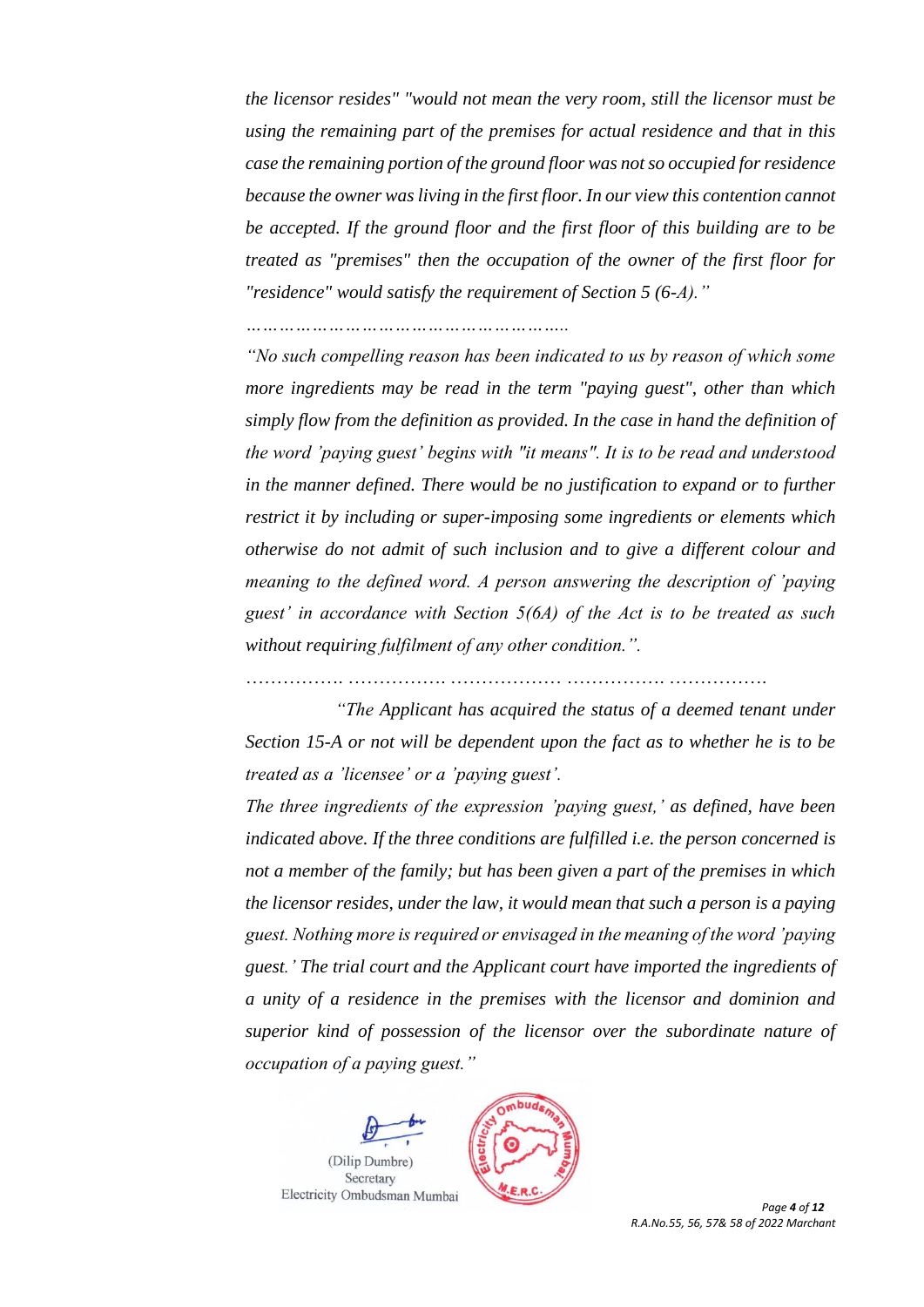The Applicants also referred the Judgement of Bombay High Court dated 09.02.1988. in Case of Dinoo F. Byramji V/s Dolly Jahangir Ranji for meaning of Paying Guest, Licensee etc.

- (vii) The Hon'ble Electricity Ombudsman in the order dated 05.04.2022 mentions in Analysis and Ruling in Point No. 15 that *"it is established that the Applicants have given their premises to students and working needy persons. The issue under contention is whether this amounts to running a hostel or conducting commercial activity or not."* It would like to inform that the above letter was intended to inform that the premises was being used as residential and not commercial since the licensees are student and working needy persons who are not conducting any commercial activity in the flats. This was merely a communication/language error.
- (viii) Also, at Point No.16 of the impugned order it is stated that the *"Applicants have advertised digitally for Paying Guest facility on Magic brics.com, Nobroker.com, Housing.com, Nicelocal.com etc. which are property web sites for PG accommodation.*" It is to state that no such inspection was carried out on 24.03.2022. The inspection was carried out only on 31.03.2022 as per directions and order received from the Hon'ble Electricity Ombudsman after the hearing on 29.03. 2022. Hence the report mentioning of the number of beds and number of persons cannot be relied upon to come to conclusion whether the premises are used as paying guest as mentioned in their reports. It is to be noted, this inspection report dated 24.03.2022 was submitted on 30.03.2022 after the hearing on 29.03.2022.
	- (ix) The Applicants were shocked to know that there are advertisements on different websites pertaining to their premises. The Applicants say that no such advertisements have been posted by them and hence should not be taken as evidence.



*R.A.No.55, 56, 57& 58 of 2022 Marchant*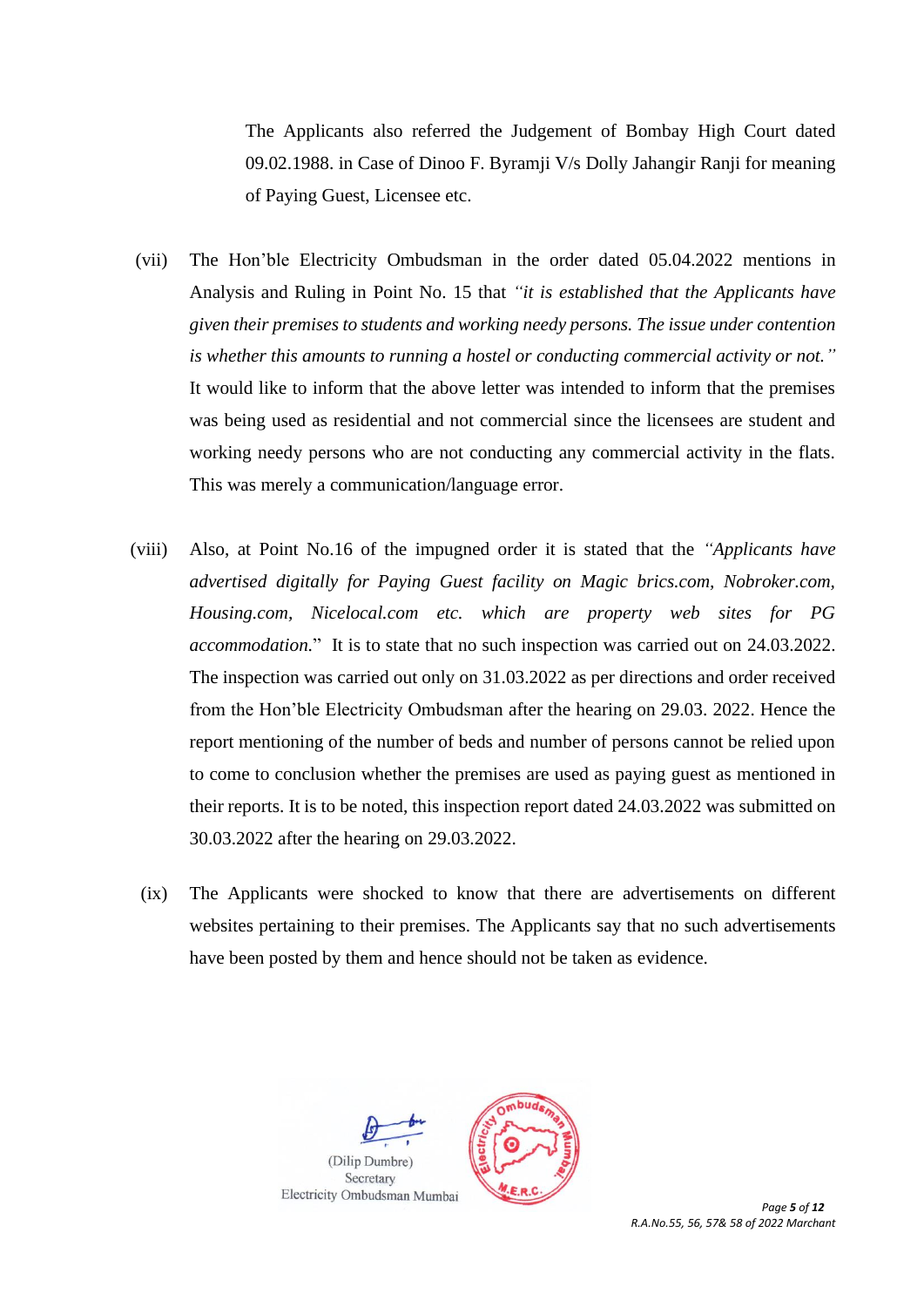- (x) As mentioned earlier, since the Applicants reside in different flat on different floor and the licensees reside in different flats on different floors; hence their flats are not being used for paying guest purpose.
- (xi) The Hon'ble Electricity Ombudsman, at Point No.19 of the impugned order mentions that *the rent is not a fixed amount per flat but varies, depending upon the number of licensees living there. In another words, rent is collected on an individual basis. The premises are advertised on various PG websites and there seems to be a continuous flow of new individual residents.*
- (xii) It would like to inform that the rent is not decided as per the number of licensees living in the room but as per the square feet of the flats, unfurnished flat and nature and structure of building. The Applicants have never advertised on any websites. Their flats are genuinely rented out on long term on Leave and License Agreement. The premises are used for residential purpose.
- (xiii) The Applicants pray that the present Review Applications be allowed as per Regulation 22 of CGRF & EO Regulations 2020.The impugned order be set aside. Hence, the Respondent be directed to bill the Applicants under Residential Tariff Category.

4. The Respondent vide its letter dated 11.05.2022 has submitted its reply stating in brief as below: -

(i) The Applicants filed grievances in IGRC on 25.01.2019 for change of tariff category from Commercial to Residential. The Applicant stated in IGRC application which is reproduced as below: -

> *"I am giving my vacant rooms on leave license agreement bases temporarily strictly for residential purposes to all student and working needy persons. As per your law available on MERC site page no 292 and 293 of 350 states that all student and working needy person can be give on Live license purpose reference attaching the Xerox copy of the same" …. (Emphasis added)*



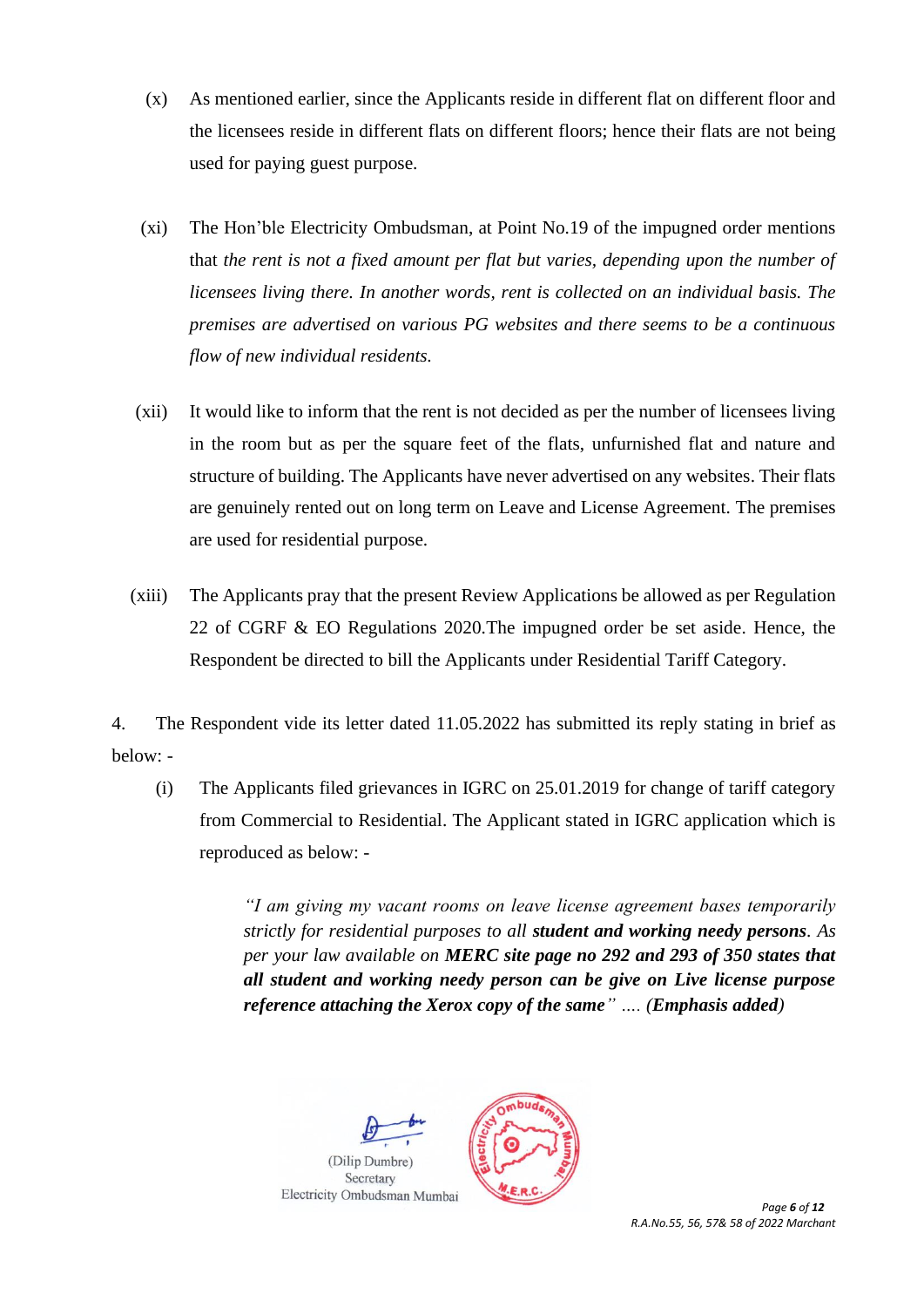- (ii) As per grievance filed with IGRC, and as per Tariff Order of the Maharashtra Electricity Regulatory Commission (the Commission) in Case No. 203 of 2016, the category "All students working Men/Women's Hostel" was classified under LT-I (B) Residential Tariff Category from 01.10.2016 to 31.03.2020. Accordingly, the Applicants were billed under LT-I (B) Residential Tariff Category.
- (iii) As per Tariff Order of the Maharashtra Electricity Regulatory Commission (the Commission) dated 30.03.2020 in Case No.324 of 2019, the same category of *"All other students' or working Men/Women's Hostel"* is classified under LT IV (B): Public Services and Others from 01.04.2020 and valid up to 31.03.2025. Hence, the Tariff Category of the Applicants were changed from LT-I (B) Residential to LT IV (B): Public Services and Others Tariff Category.
- (iv) This is surprised to note that the Applicants have mentioned that no inspection was carried out of the said premises on 24.03.2022. The Respondent strongly deny the same. The inspection of the premises was carried out on 24.03.2022 prior to hearing along with Vigilance Department Officers, Mr. Nalage, Dye (Vigilance), Mr. Parab Dye (Vigilance) along with Woman Police Constable (WPC) Smt. Bile, so as to know the latest status of premises for the purpose of being utilized. The Lady Police Officer along with their Officer Smt. Shilpa Mainkar were comprehended in the team for inspecting the premises where working Girls/Women are accommodated.
- (v) In order to carry out the inspection, Green Memo No T12422/G/C/P was generated for job allocation to Officers and Staff. The copy of Green Memo T12422/G/C/P and Inspection Report were already submitted on 29.03.2022 as 'Additional Submission' at the time of hearing, vide its letter CC-C/CRM/Electric Ombudsman/345,346,347,348/ 2021-22 dated 28.03.2022. At the instance, the same record was also handed over to the Applicants. Copy of Booking register of Customer Care C ward and Vigilance Department for inspection of premises is kept on record for perusal.



*R.A.No.55, 56, 57& 58 of 2022 Marchant*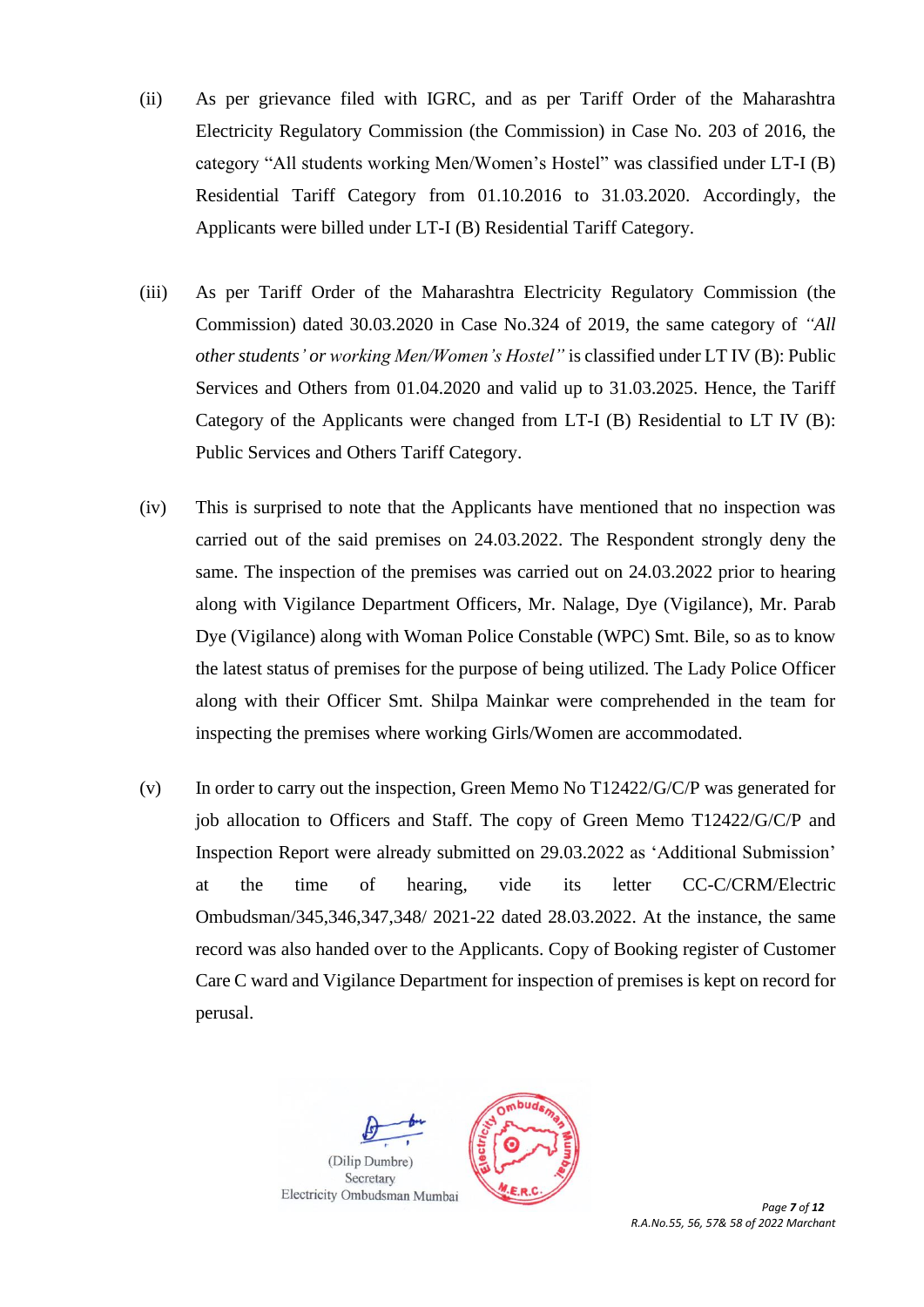- (vi) The rest of points mentioned in Review Application by the Applicants are nothing but interpretations on the order given by the Hon`ble Electric Ombudsman and the Judgments of Hon'ble Supreme Court and High Court are in general in nature and the Respondent did not want to comment on it.
- (vii) The Review Application filed by the Applicants do not disclose discovery of any such new or important matter or any mistake or error apparent from the face of the record. There is no mistake that could constitute a legally valid ground for filing the present Review Application.
- (viii) In view of the above-mentioned facts, the Respondent prayed that the Review Application be rejected.

5. E-hearing was held on 25.05.2022 through Video Conference. The representative of the Applicant argued that no advertisement was given on any websites for PG accommodation. Also, that the rent is not decided as per the number of licensees living in the room but as per the square feet of the flats, unfurnished flat and nature and structure of building. Their flats are rented out on long term on Leave and License Agreement. The premises are used for residential purpose. The Applicants also stated that they have no control on their licensees. The Applicants pray that the present Review Application be allowed as per Regulation 22 of CGRF & EO Regulations 2020.The impugned order be set aside. Hence, the Respondent be directed to bill the Applicants under Residential Tariff Category.

6. The Respondent reiterated its written reply dated 11.05.2022. The Respondent argued that the inspection of the premises was conducted by the Respondent on 24.03.2022 prior to hearing along with Vigilance Department Officers and police force, as the Applicants never cooperated for inspection. The Inspection Report are already put on record for perusal before issuing the original order.

7. As per grievance filed with IGRC, and as per Tariff Order of the Commission in Case No. 203 of 2016, the category "All students working Men/Women's Hostel" was classified under LT-I (B) Residential Tariff Category from 01.10.2016 to 31.03.2020. Accordingly, the Applicants





 *Page 8 of 12 R.A.No.55, 56, 57& 58 of 2022 Marchant*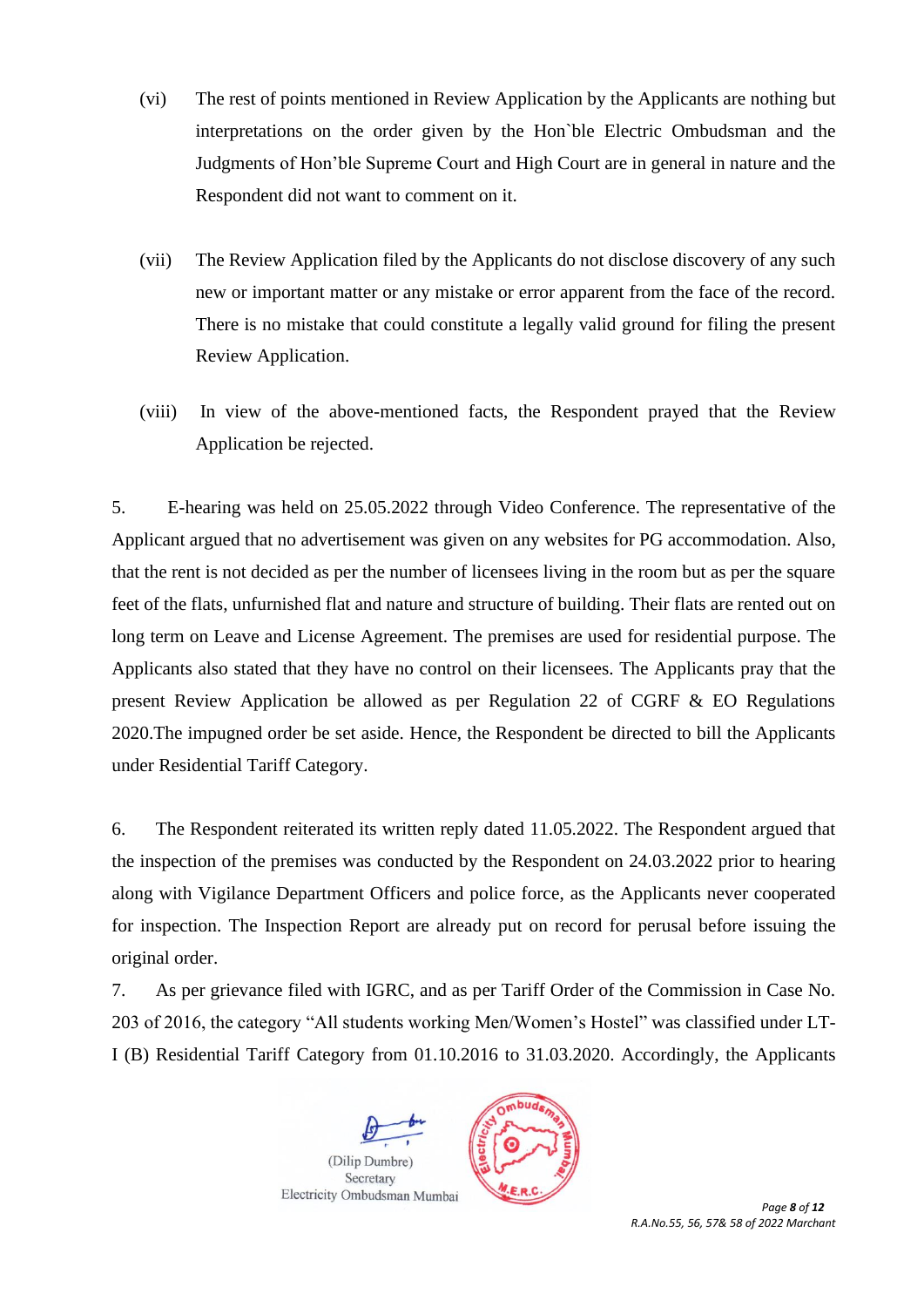were earlier billed under LT-I (B) Residential Tariff Category. As per Tariff Order of the Commission dated 30.03.2020 in Case No.324 of 2019, the same category of *"All students working Men/Women's Hostel"* was reclassified under LT IV (B): Public Services and Others from 01.04.2020 and valid up to 31.03.2025. Hence, the Tariff Category of the Applicants was changed from LT-I (B) Residential to LT IV (B): Public Services and Others Tariff Category.

8. The Respondent argued that the points raised for review by the Applicant were already on record for perusal while deciding the original Representation. This is not a fit case for Review as the Applicant has not pointed out any new discovery in the matter. The Applicant has failed to show any error on the face of record. As such the present review is not maintainable considering the provision of Regulation 22 of the CGRF & EO Regulations 2020.

#### **Analysis and Ruling**

9. Heard both the parties and perused the documents on record. After careful reading of the Review Applications, it is seen that the Review Applicants have repeated what it has already brought on record of order in the original Representations No. 10, 11, 12 & 13 of 2022 which is under review. The Review Applicants have not brought out any new issue which they were not knowing at the time of filing the original Representations. The Applicants referred to the Judgment of the Supreme Court of India dated 03.12.2002 in Appeal (Civil) 4659 of 1997 in case of Feoroze Dhotivala V/s P.M. Wadhawani & Ors., and Judgment of the Bombay High Court dated 09.02.1988 in Case of Dinoo F. Byramji V/s. Dolly Jahangir Ranji for determining the meaning of "Paying Guest", Licensee etc. The Applicants have spent considerable time in contesting that the premises are not used as "Paying Guests." Even if it is admitted that this is so, and that the premises are not used for 'Commercial' purposes, the main issue regarding the reclassification of this use under a new 'Public Services & Others' tariff category remains valid. In other words, even if, for the sake of argument, the premises are not considered as rented for "Paying Guests," it is still undisputable that the premises are rented for individual students / working Men/Women, which is closer to the activity of a "Hostel."

The Applicants, in their own IGRC application, have used the following words: -





 *Page 9 of 12 R.A.No.55, 56, 57& 58 of 2022 Marchant*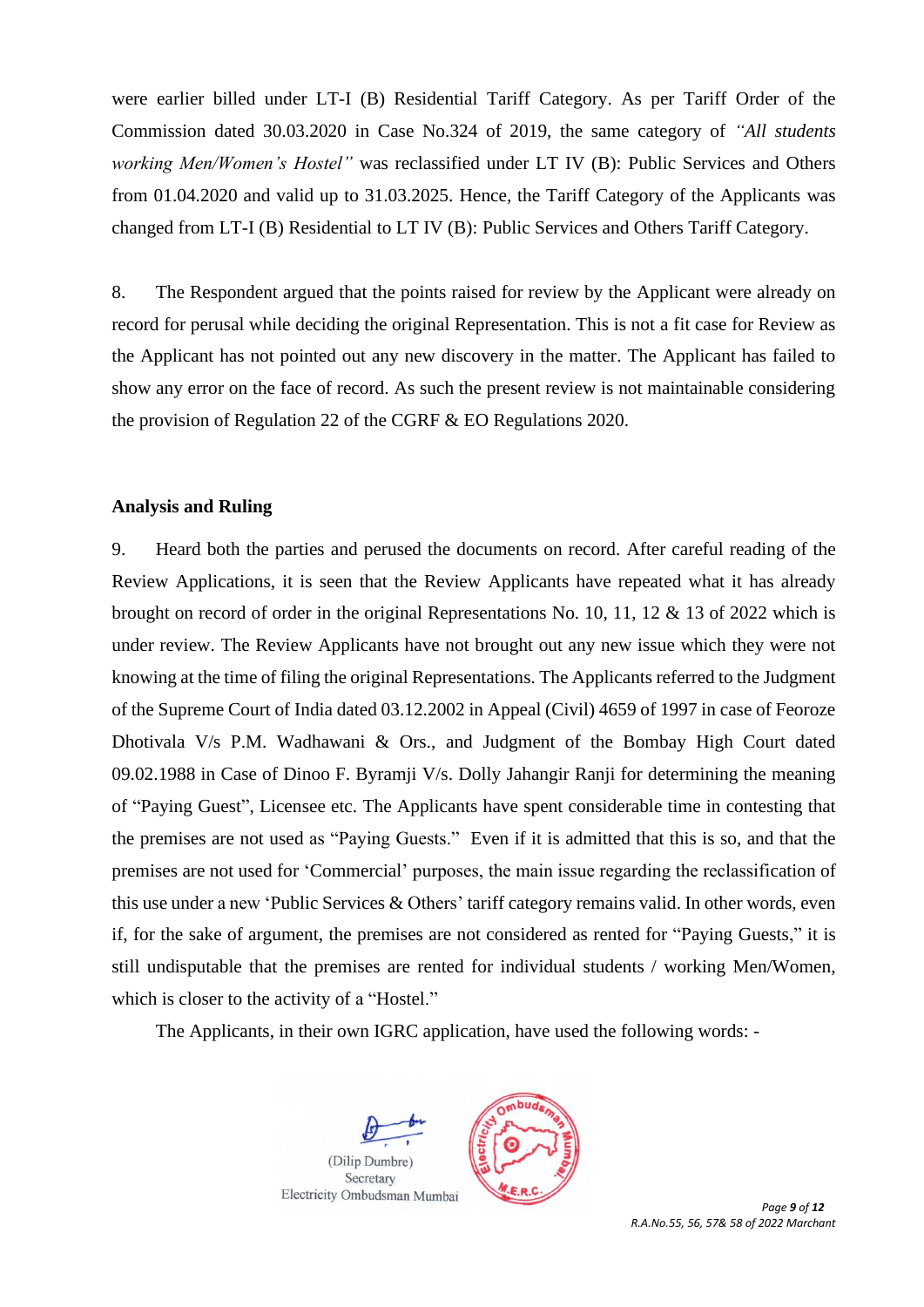*"I am giving my vacant rooms on leave license agreement bases temporarily strictly for residential purposes to all student and working needy persons."*

Thus, they admit that the premises are given for students and working needy persons, but they have deliberately avoided using the word 'hostel' and have used the words 'residential purposes.' However, this does not change the fact that premises used for students and working needy persons, irrespective of whether categorized as hostel or residential, used to be classified under 'Residential tariff category' earlier, which was later changed to 'Public Services and Others' tariff category. Whether or not it is termed as 'Paying Guest,' 'hostel,' or 'residential' is irrelevant. The fact is that if it is used for students/ working needy persons, it is now classified under 'Public Services and Others' tariff category.

Also, the issue has been raised whether the said use should be interpreted as 'residential' or 'commercial.' However, under the new regulations, this use is neither residential nor commercial; it is now 'Public Services and Others.' The mere use of the words 'residential' by the Applicants in their agreements does not change this fact. Thus, I am of the firm opinion that this activity is covered under LT IV (B): Public Services and Others as per Tariff Order of the Commission in force.

10. The Applicants have raised an issue about the date of inspection that the inspection was done on 31.03.2022 and not on 24.03.2022, which the Respondent is denying. This issue need not be gone into in depth, as the date of inspection, whether  $24<sup>th</sup>$  or  $31<sup>st</sup>$  March, does not make any difference to the main issue, which is the use of the premises by individual working persons.

11. The Applicants have also raised the issue that the rent is determined not on 'per head' or 'per bed' basis, but rather on per sq. ft basis. They also argued that there are not sharing the same premises and have no control over the premises; therefore, it cannot be termed as "Paying Guest." In fact, both these arguments are repeated. However, even considering them afresh, these arguments are irrelevant. We need not go into the definition of "Paying Guest" V/s. "Residential," because now a new category has been created vide Tariff Order dated 30.03.2020 of the Commission in Case No.324 of 2019 which is effective from 01.04.2020. As stated earlier, the





 *Page 10 of 12 R.A.No.55, 56, 57& 58 of 2022 Marchant*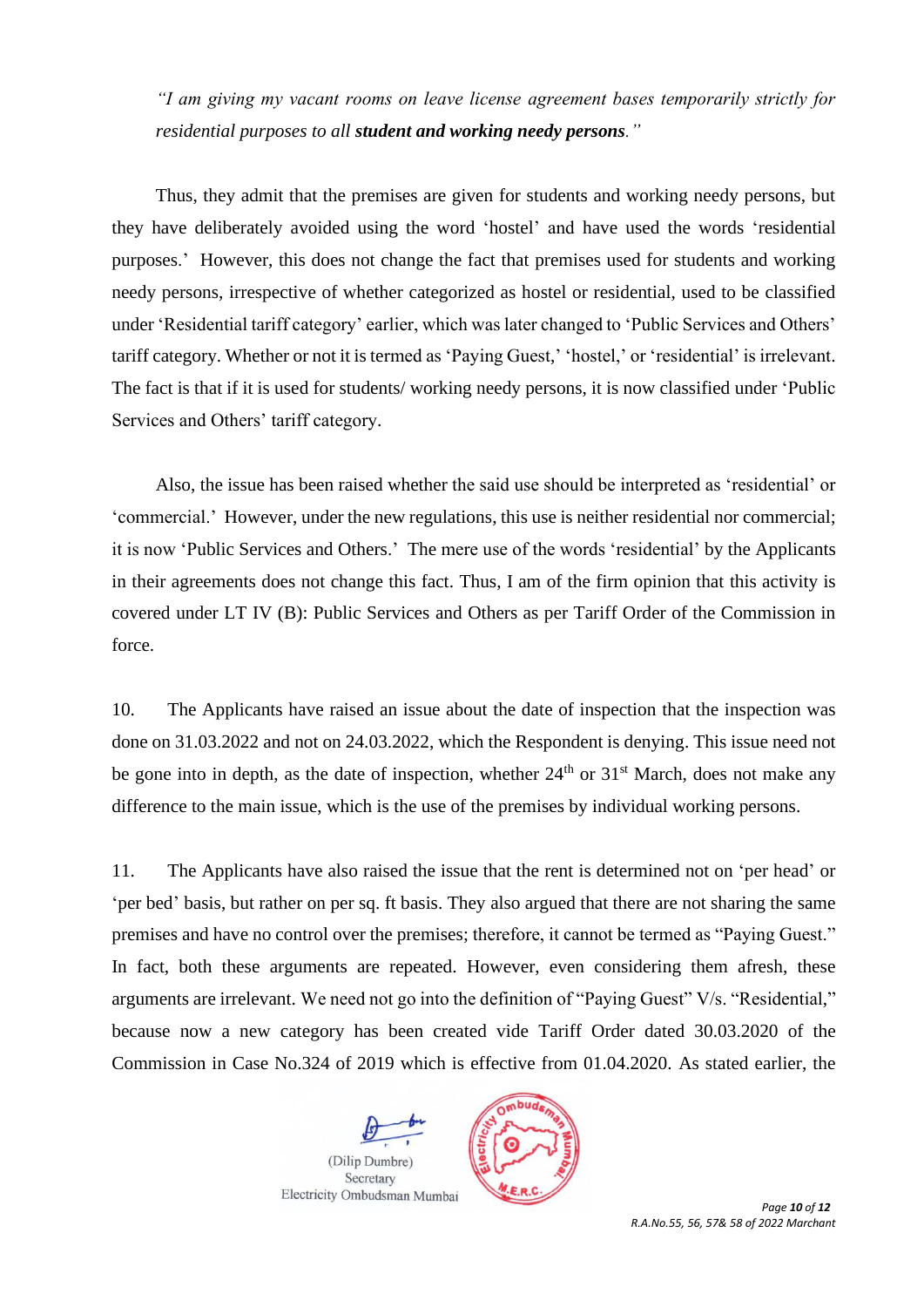earlier use for students and working persons was categorized as 'Residential' but is now categorized as "Public Services and Others."

12. The scope of Review under the Regulation 22 of the CGRF & EO Regulations 2020 is very limited. The said Regulation is quoted below: -

*"22 Review of Order of Electricity Ombudsman* 

- *22.1 Any person aggrieved by an order of the Electricity Ombudsman, including the Distribution Licensee, may apply for a review of such order within thirty (30) days of the date of the order to the Electricity Ombudsman, under the following circumstances: (a) Where no appeal has been preferred;* 
	- *(b) on account of some mistake or error apparent from the face of the record;*
	- *(c) upon the discovery of new and important matter or evidence which, after the exercise of due diligence, was not within his knowledge or could not be produced by him at the time when the order was passed.*
- *22.2 An application for such review shall clearly state the matter or evidence which, after the exercise of due diligence, was not within his knowledge or could not be produced by him at the time when the order was passed or the mistake or error apparent from the face of the record.*
- *22.3 The review application shall be accompanied by such documents, supporting data and statements as the Electricity Ombudsman may determine.*
- *22.4 When it appears to the Electricity Ombudsman that there is no sufficient ground for review, the Electricity Ombudsman shall reject such review application: Provided that no application shall be rejected unless the applicant has been given an opportunity of being heard.*
- *22.5 When the Electricity Ombudsman is of the opinion that the review application should be granted, it shall grant the same provided that no such application will be granted without previous notice to the opposite side or party to enable him to appear and to be heard in support of the order, the review of which is applied for."*

13. I am of the opinion, that all important issues in sum and substance have been covered in the original order. The review applications are nothing but a repetition of the original representations barring a few exceptions. The Applicants are trying to seek appeal under the guise of review which is not permitted. The scope of review is very limited. The alleged mistake on the face of record in the order need not necessarily be searched through a microscope, it should be clearly visible at the first glance. The undersigned has power to review its ruling to correct a patent